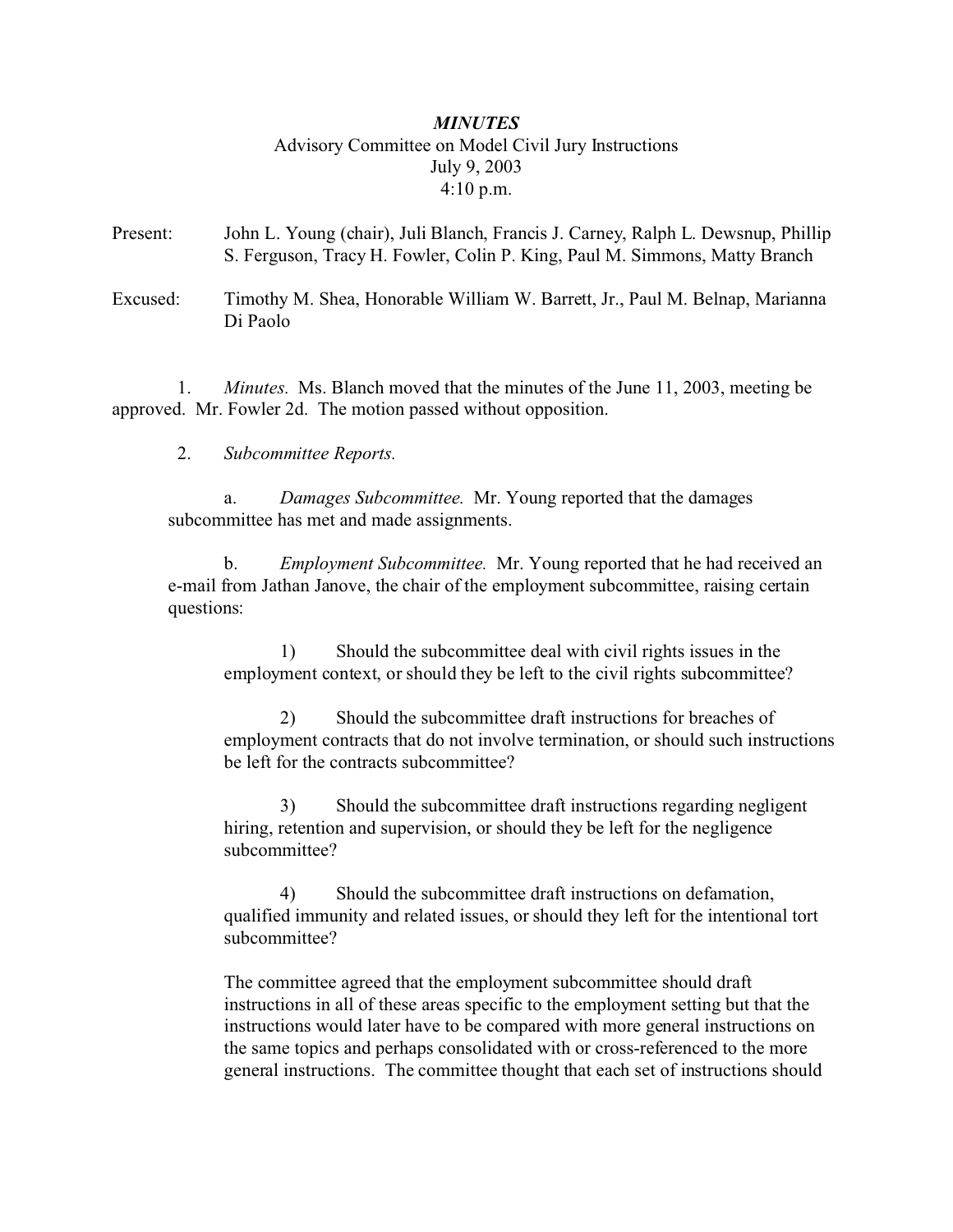Minutes July 9, 2003 Page 2

> be able to stand alone to the extent possible, even if there may be some overlap with other areas.

#### **Mr. Young will let Mr. Janove know the committee's response.**

c. *Negligence Subcommittee.* Mr. Carney reported that the negligence subcommittee had met and agreed that four instructions from the current MUJI should be discarded (including MUJI 3.3, 3.4, 3.18) and that two others (MUJI 3.21 and 3.22) should be moved to other sections. At their next meeting, they will address the general negligence instructions (MUJI 3.1 through 3.12), followed, in subsequent meetings, by discussion of the proximate cause and comparative fault instructions.

d. *Preliminary and General Instructions Subcommittee.* Mr. Dewsnup reported that the subcommittee had to cancel its meeting because Judge McIff was not able to attend. Mr. Dewsnup further reported that the subcommittee is using the Judge Mower/Judge McIff preliminary instructions as a starting point and does not think they need major work. Mr. Ferguson has invited Judge Henriod to serve on the subcommittee but has not yet heard back from him.

e. *Products Liability Subcommittee.* Mr. Fowler reported that the subcommittee has met twice and made assignments. It plans to discuss specific instructions at its next meeting.

f. *Contracts Subcommittee.* Mr. Young has spoken with Kent Scott, Michael Homer, George Hunt, Steve Dougherty and Bruce Badger, and they have all agreed to serve on the contracts subcommittee.

# **Mr. Young will also ask Dave Zimmerman and Dave Slaughter to serve on the contracts subcommittee.**

g. *Civil Rights Subcommittee.* Mr. Young has not yet spoken with Al Larsen about forming this subcommittee.

h. *Eminent Domain/Condemnation.* Mr. Young reported that Bob Campbell and Steve Ward have agreed to serve on this subcommittee, but Peter Billings declined. The subcommittee needs more members.

i. *Fraud and Deceit.* Mr. Young reported that George Haley and Paul Drecksel have agreed to serve on this subcommittee. Mr. Haley will be asked to chair the subcommittee. Mr. Haley has recommended the following members: Fran Wikstrom,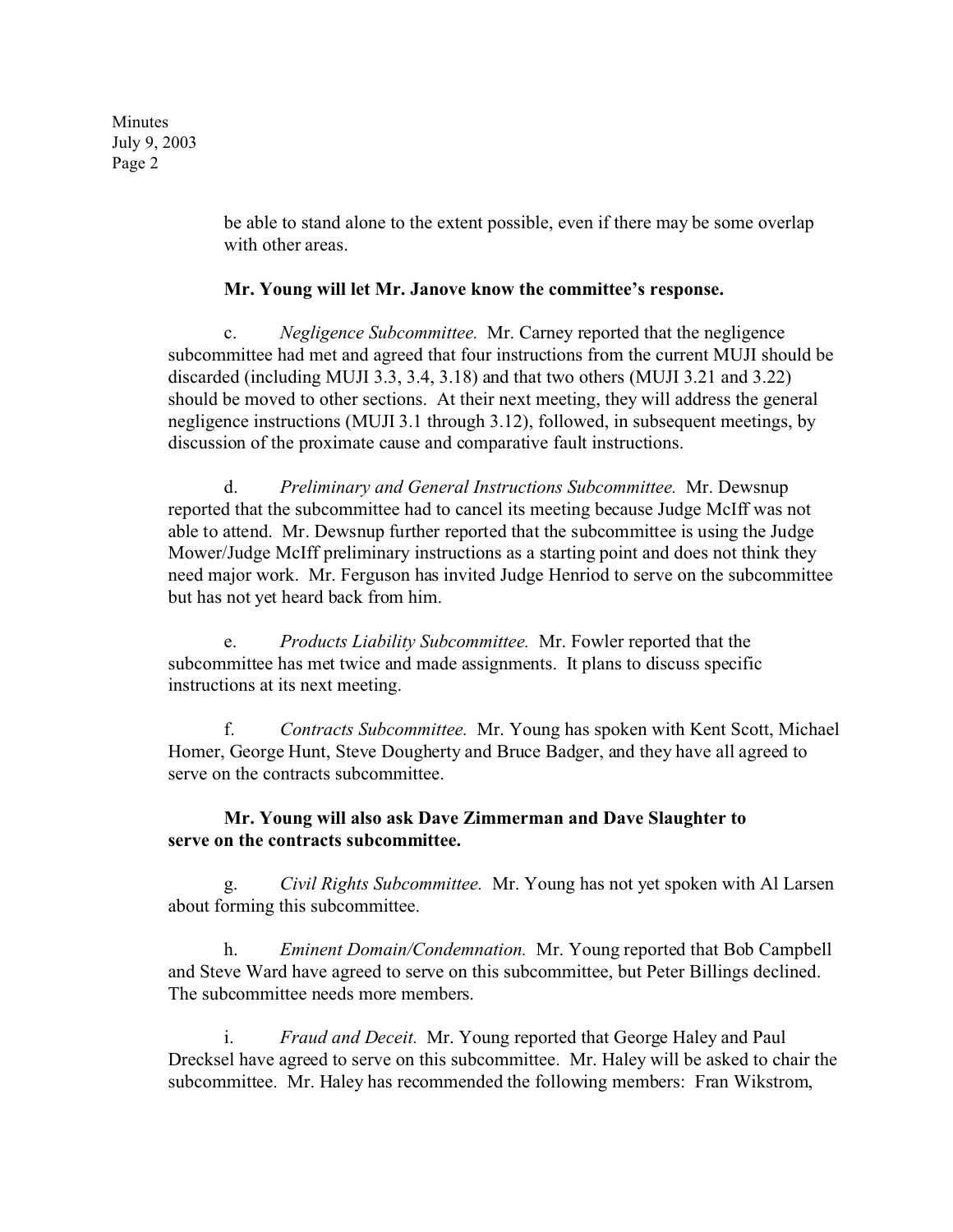Minutes July 9, 2003 Page 3

> James Blanch, Perrin Love and Rod Snow. Steve Marsden and Jay Gurmankin were also suggested as possible committee members.

j. *Officers, Directors, Partners, Insiders Liability.* The committee agreed that instructions are needed in this area, which was reserved in MUJI. The following people were suggested as committee members: Tom Karrenberg, Scott Call, Bob Peterson, Peggy Tomsic, Jay Gurmankin and Carol Clawson.

k. *Federal Employer's Liability Act.* Mr. Young reported that he has spoken with Brent Hatch about whether instructions are needed in this area and is waiting to hear back from Mr. Hatch.

l. *Insurance Company's Obligations.* The committee had deferred formation of this subcommittee pending completion of the damages subcommittee's work, since Mr. Belnap and Mr. Humpherys would be the likely ones to head up this subcommittee, and they are serving on the damages subcommittee. Other suggestions for subcommittee members included David Olsen, Paul Matthews, Alan Sullivan and Michael Zimmerman.

Mr. Young reported that he has not yet contacted potential members of the other subcommittees.

# **Mr. Young will try to complete the rest of the subcommittees by the next meeting.**

#### **Committee members who have suggestions for subcommittee assignments should let Mr. Young know as soon as possible.**

 3. *Alternative Instructions.* Mr. Fowler raised an issue that came up in the products liability subcommittee meeting, namely, the extent to which subcommittees should draft instructions on issues for which there is no clear Utah law. The committee agreed that the subcommittees should try to provide as complete instructions as possible and to agree on instructions where possible, but where there is no controlling Utah law the subcommittees may have to offer alternative instructions.

# **Ms. Branch was asked to raise the issue with the court and seek its guidance.**

 4. *Lexis-Nexis.* Mr. Young reported that there had been no change in the negotiations with Lexis-Nexis.

 5. *Writing Workshop.* Mr. Young reminded everyone of the writing workshop planned for Saturday, October 25, with Bethany Dumas of the University of Tennessee. All